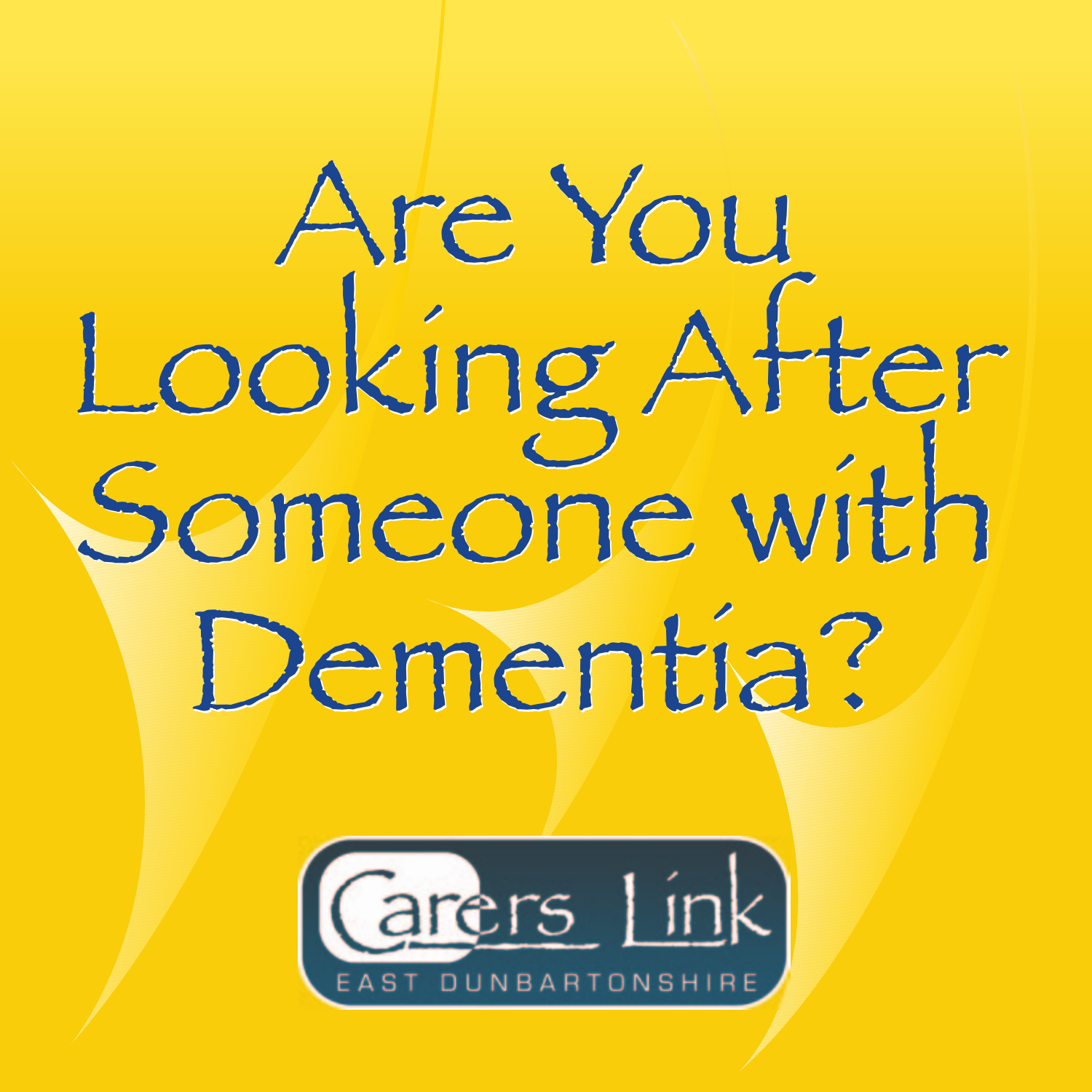## **WELCOME**

## **This leaflet is for anyone who cares for someone with dementia.**

You may not think of yourself as a Carer, particularly if the person you look after is a close family member or friend, but the term 'Carer' applies to anyone who looks after someone, adult or child, who cannot manage without additional support - whether physical or emotional, or both - due to disability, illness, addiction or general frailty.



Looking after someone with dementia can be rewarding, however it can also be a very intensive, challenging, and at times overwhelming experience. Providing this type of support often places many demands and stresses on Carers, and this is where **Carers Link** can help. We are the local organisation dedicated to Carers in East Dunbartonshire, providing you with the support that you need and are entitled to.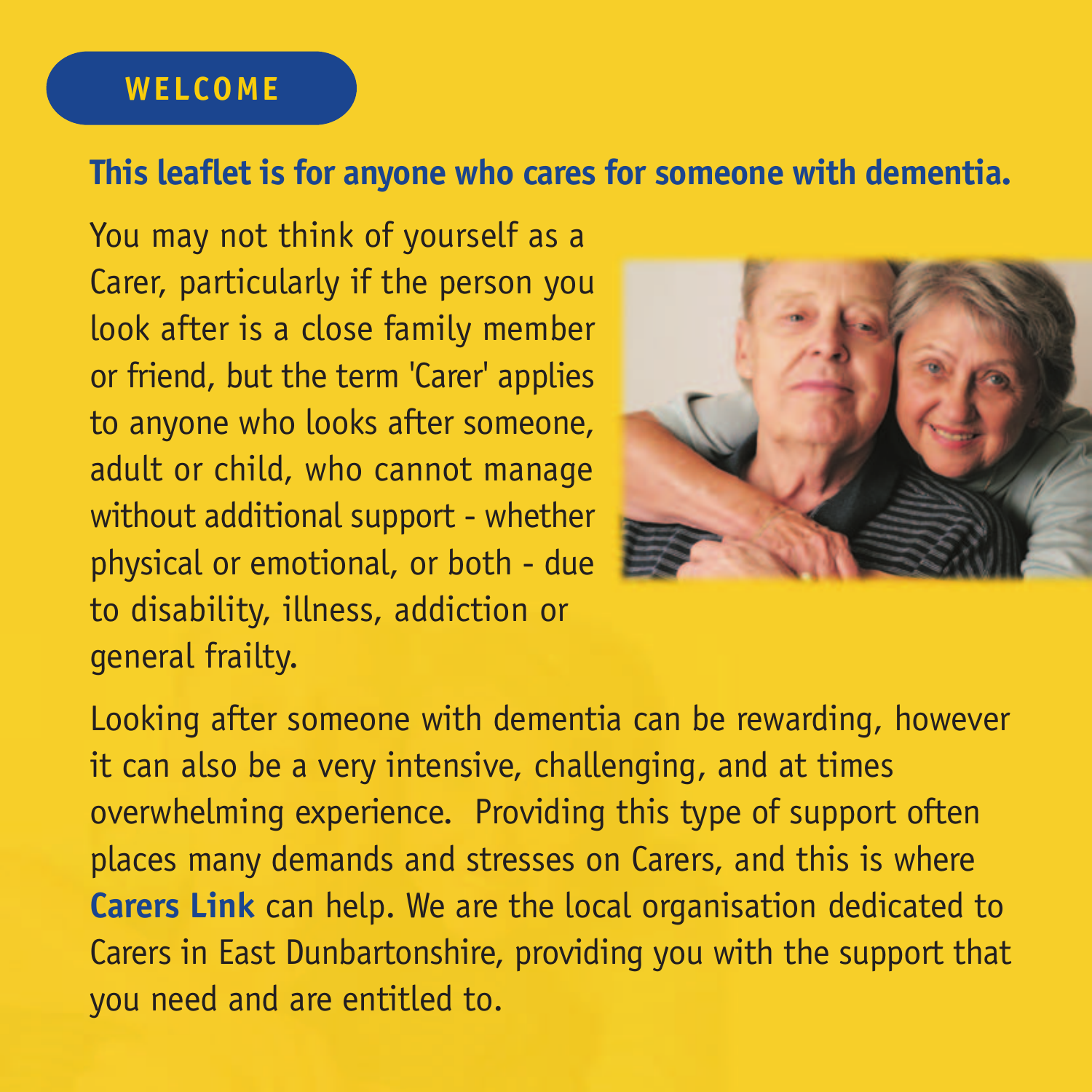## **ARE YOU WORRIED ABOUT SOMEONE?**

While there is no such thing as a 'normal' memory and we are all unique, you may have noticed differences in someone's behaviour and have become concerned that they are not just 'a bit forgetful', but that they may be showing the first signs of dementia.

Some of the most common signs of dementia are memory loss and confusion, and it can also cause personality and behaviour changes. It's important not to jump to conclusions because each of these can be caused by things other than dementia, but if you are concerned then it's a good idea to encourage the person that you're worried about to speak with their doctor, who can refer on to a specialist if necessary. A full medical assessment needs to be carried out before any diagnosis can be made.

If the person you care for does have a diagnosis of dementia then they may feel very emotional and require extra support. As a Carer you, too, will have questions and concerns about the future, and it might help to talk with a Carers Link support worker and with others in a similar situation. We are here to help.

**Carers Link 0800 975 2131**

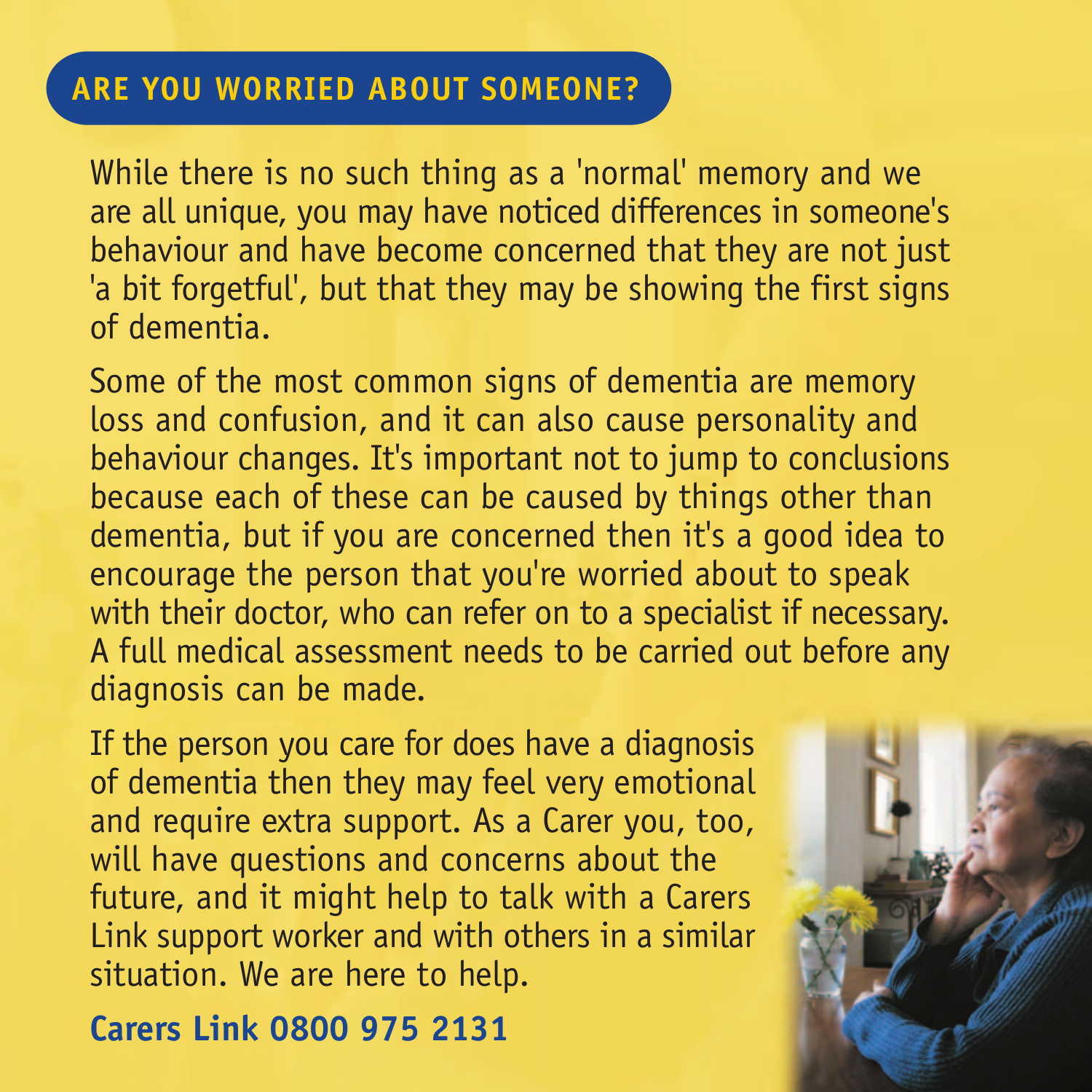## **QUOTES**

"Carers Link have been there for me since my husband was diagnosed with Dementia 4 years ago, I don't know where I'd be without their support"

> "I was growing older myself and caring was beginning to take its toll, a friend suggested I phone Carers Link - thankfully I did"

"I couldn't believe someone was asking how I was"

"I picked up the Carers Link leaflet at the library and decided to give them a try. A friendly voice answered my call - little did I know that this one simple phone call would help so much"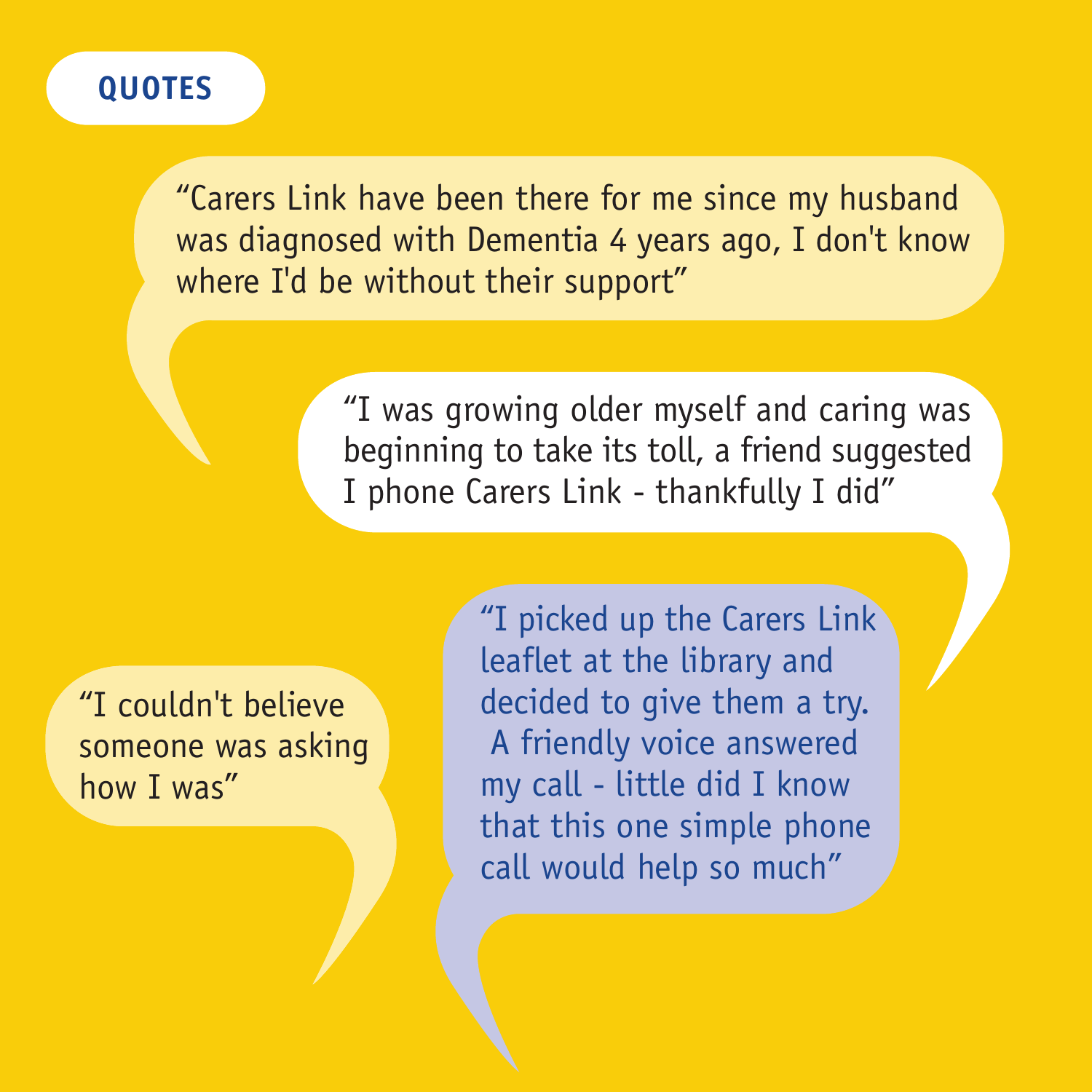### **COMMON FEELINGS**

It is natural to feel concerned when you see the person you care for changing and having to cope with many things in a different way.

Carers often have a fear of what the future holds because the nature of dementia may mean more changes as time passes. It's easy to start feeling isolated and lonely when the growing demands of caring mean less time to spend on things that you need or want to do.

Feelings of loss, frustration and guilt are very common, and some people may at times feel ashamed that their family has been affected by dementia and will not seek the help they need. Remember that there's no need to cope alone, and that talking things over can really help.



If you would like to talk to someone outwith your circle of family and friends then Carers Link can provide a listening ear, and if you'd like to speak with others in a similar situation we run several local support groups, including one specifically for you if you are caring for someone with dementia. You would be very welcome to come along for a coffee and a chat.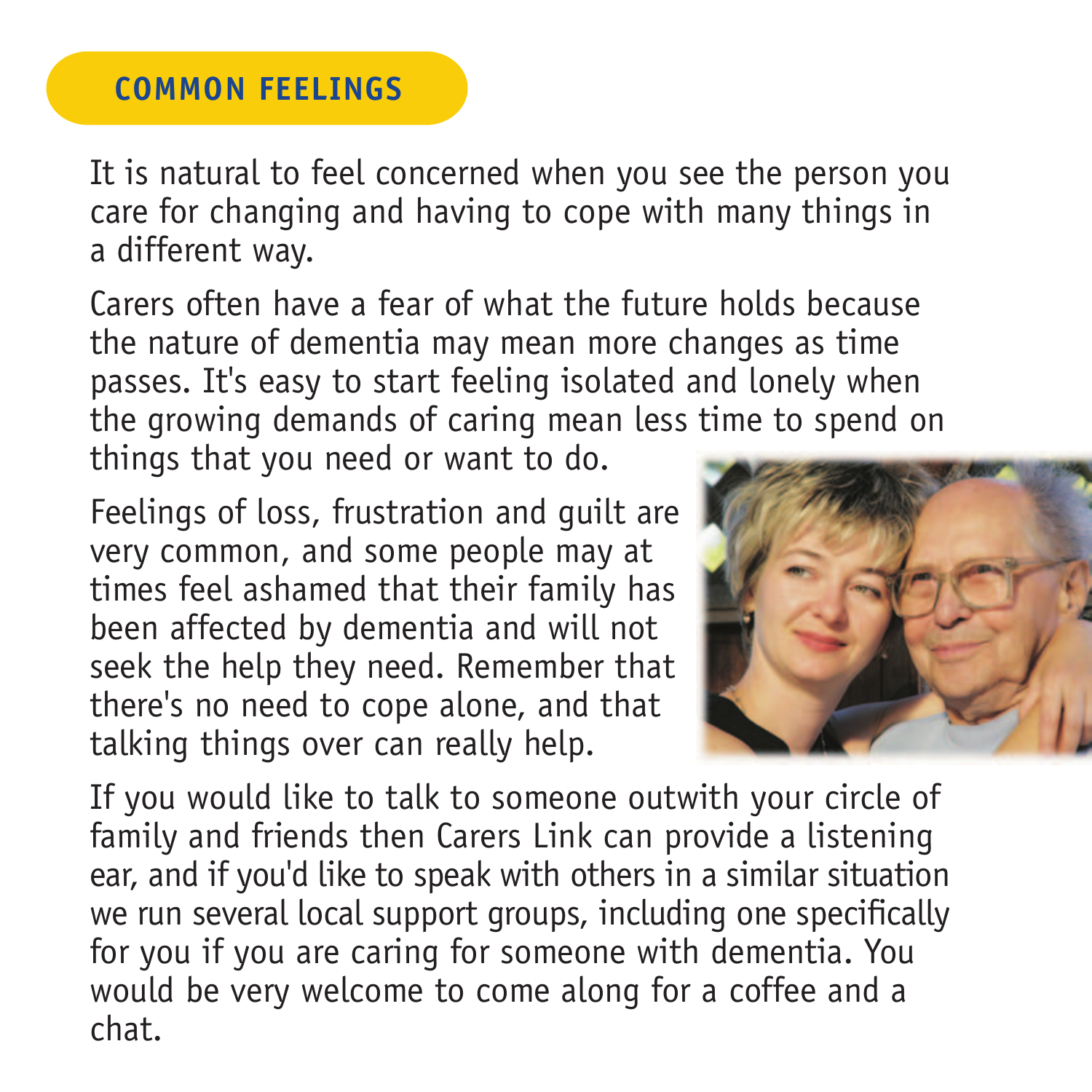#### **ABOUT DEMENTIA**

Dementia is a broad term used to describe a variety of symptoms, including impairment in memory, reasoning and judgement, and deterioration in communication skills. People with dementia often become confused and at times frustrated as familiar and day-today tasks become more difficult to perform.

Dementia is progressive, which means the symptoms will gradually worsen, with the time this takes varying enormously from person to person. Some people remain the same for years, while others may lose some skills and ability more quickly.

There are many different types of dementia and each has its own causes. The most common form is Alzheimer's disease. Other types of dementia include Vascular Dementia, Lewy Body Dementia, Frontotemporal Dementia and Korsakoff's Disease.



There are medicines that can be taken to help with dementia symptoms. They cannot cure it, but some people find their symptoms progress less quickly for a while and make the dementia easier to live with. A very important part of treatment is good quality support and care for the person with dementia, and for those who care for them.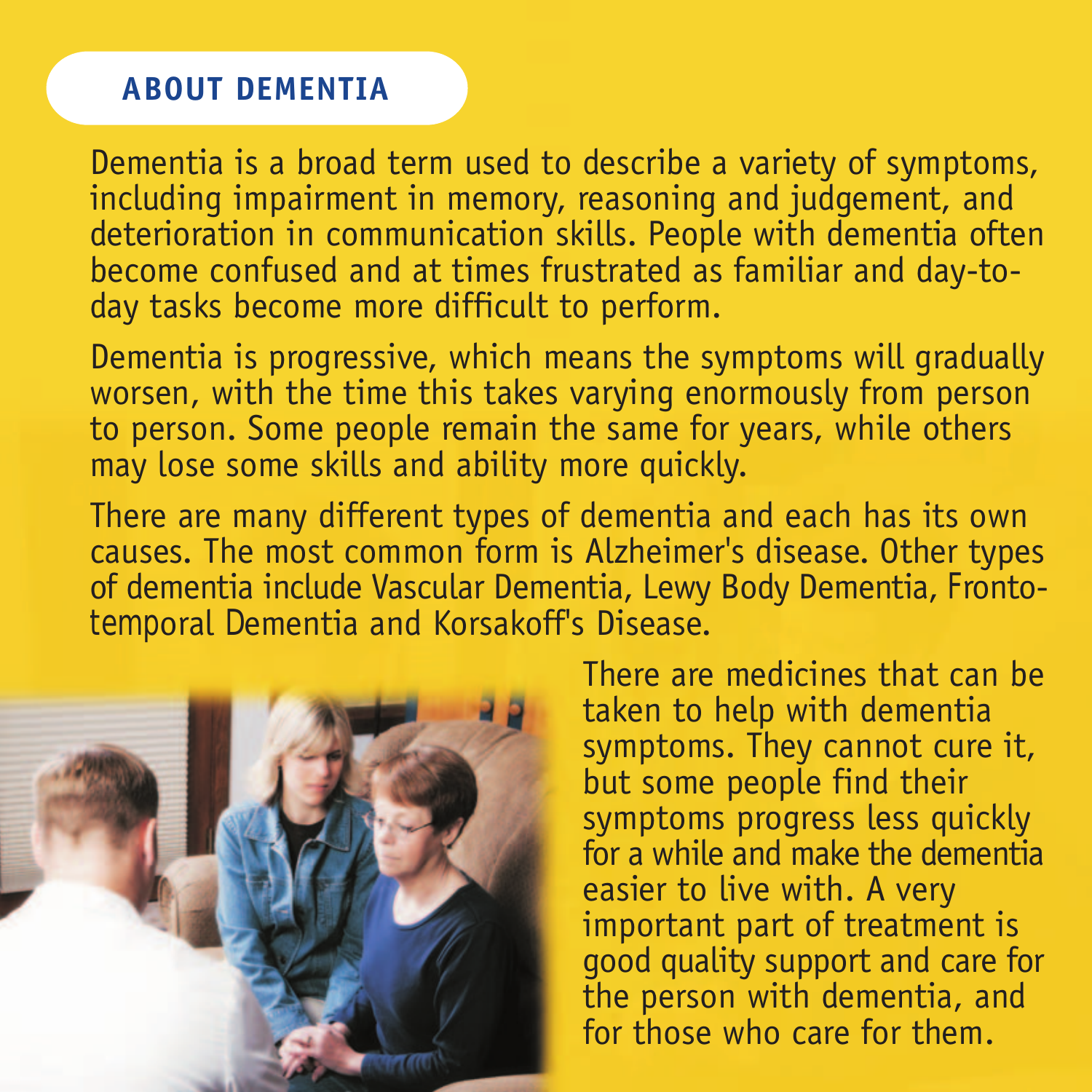## **THE IMPACT OF DEMENTIA**

Any diagnosis of dementia will naturally affect family and friends as well as the person diagnosed. Becoming a Carer in this situation may feel like a huge responsibility, with the future now changed and the wellbeing of someone else resting more with you than it did previously.

Caring for someone with dementia can place real strain on relationships, whether the person you are caring for is your partner, parent, sibling or friend.

As the dementia advances you may find the person you look after displays behaviour that is increasingly hard to understand and at times more difficult



to manage - this can be stressful for both of you. It is particularly upsetting when someone you love sometimes behaves in a strange or hostile way towards you. There are many reasons why they may be exhibiting this type of behaviour, and it is therefore important to seek advice from their CPN or your own GP as soon as possible.

There is lots of help available for you and for the person with dementia, and Carers Link can help you to find this - we are always here to listen, and to provide information, advocacy and support, as well as Carer training courses and support groups.

## **Carers Link 0800 975 2131**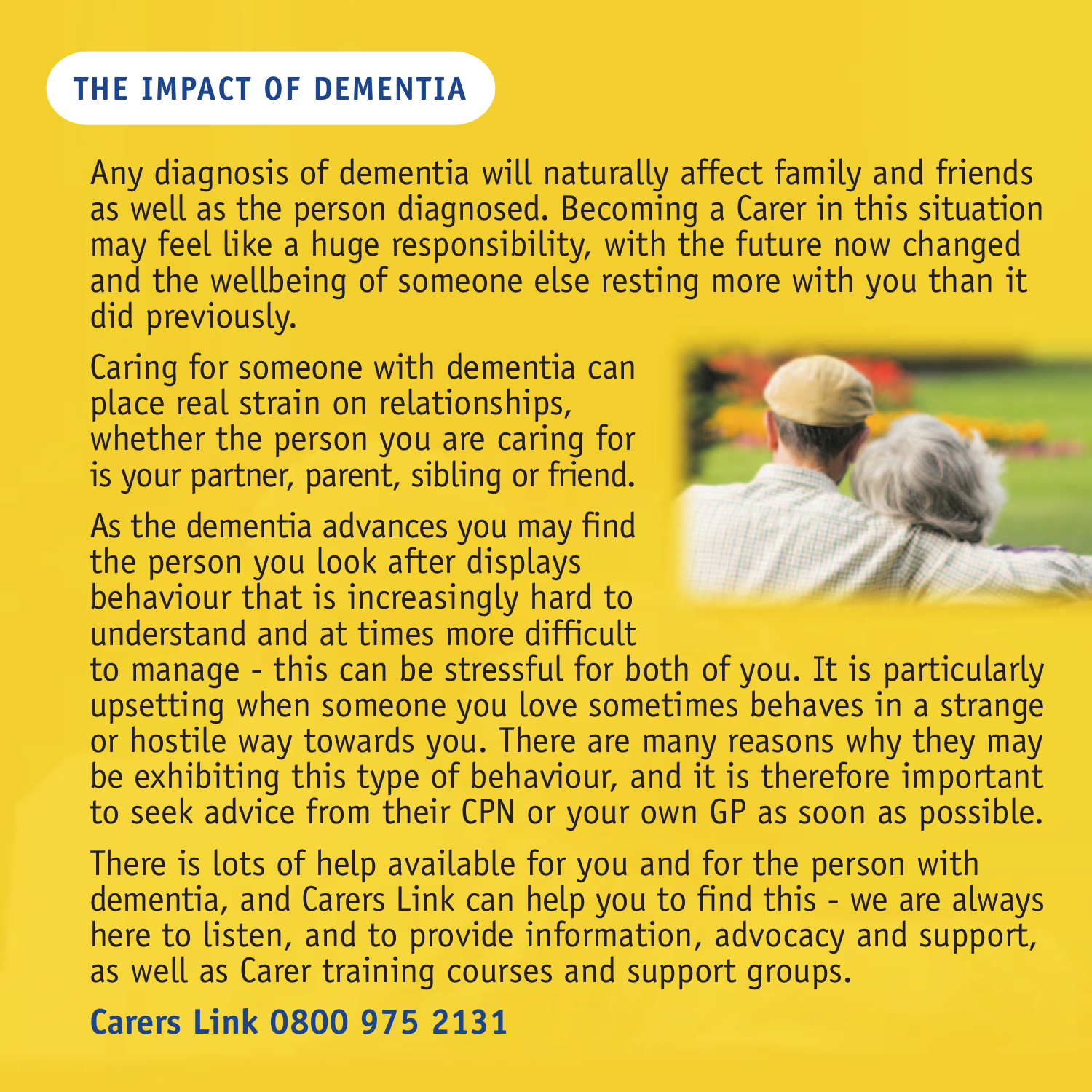#### **HERE TO HELP**

At Carers Link we recognise that your caring role can leave you with little or no time to spare. We can help you identify what may help, and subsequently advocate on your behalf with the East Dunbartonshire Social Work team about the range of services that may be available, including:

- Equipment or adaptations for your home
- **Homecare and help with personal care for the person you care for**
- **Residential respite care so that you can get a break**
- Lunch clubs and day care services for the person you care for
- $\Box$  Sitter services to make sure that the person you care for is safe if you need to go out
- **Direct Payments so that you can purchase and organise services** for yourself should you wish to

Call us on **0800 975 2131** or alternatively you can find comprehensive information and links to many organisations related to dementia on our website at www.carerslink.org.uk **Some other useful phone numbers to keep at hand:** DEMENTIA HELPLINE **0808 808 3000** (24 Hour) EAST DUNBARTONSHIRE SOCIAL WORK **0141 355 2200** CEARTAS (information and advocacy for people with dementia) **0141 775 0433**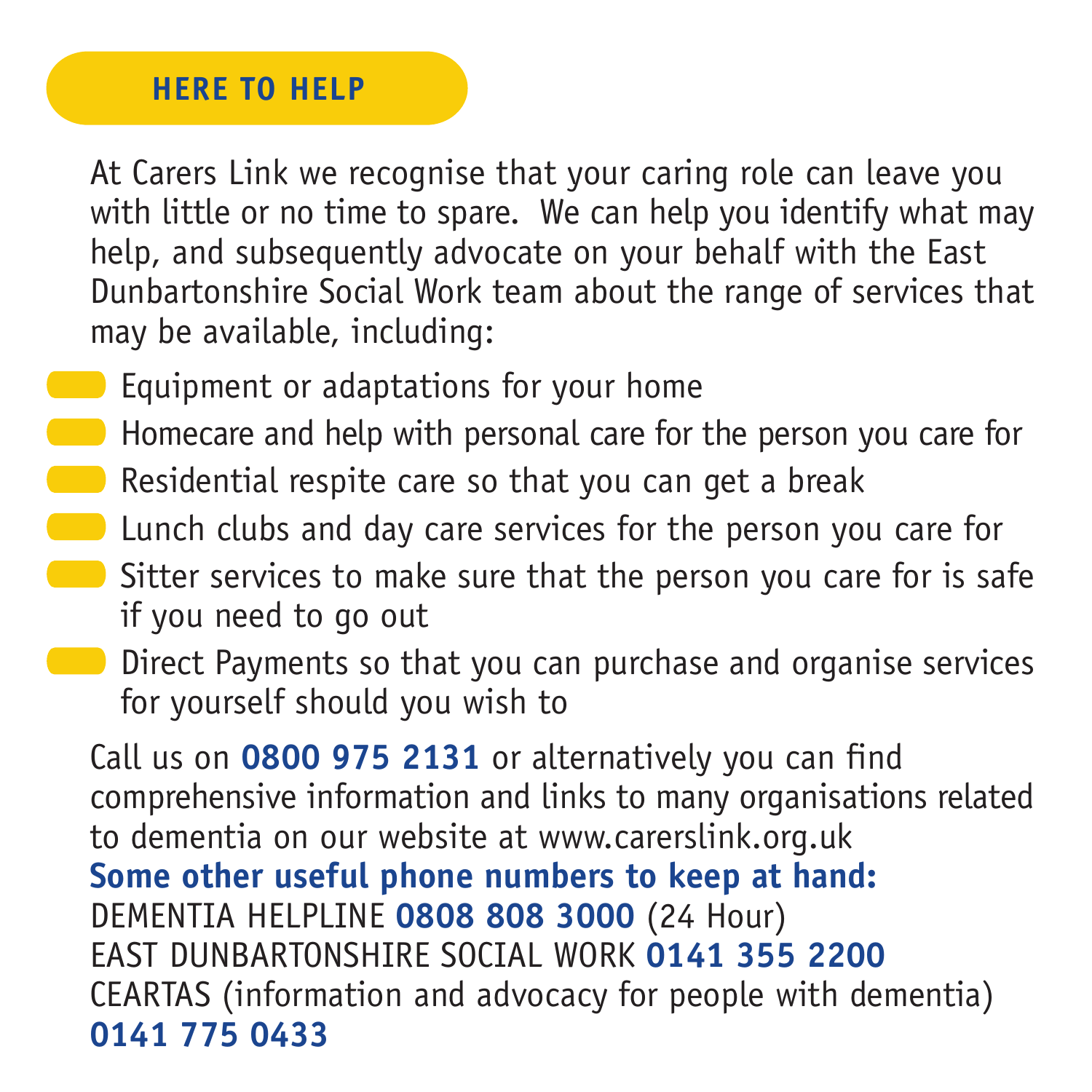## **GETTING SUPPORT**

Anyone who regularly provides a substantial amount of care is entitled to an assessment of their needs as a Carer. This is called a Carers Assessment and aims to find out what help you need with caring, and to help you maintain your own health and wellbeing.

The assessment provides an opportunity to think about yourself and about what help you need to support you with your caring role. The discussion around this will also examine whether you are eligible to receive services, and how your needs can best be met.



While the idea of filling in a Carers Assessment can be daunting, Carers Link staff can help you through the process by arranging the assessment, or you can request directly using the pre-prepared letter on our website **www.carerslink.org.uk**

Importantly, you can also request a **Community Care Assessment**, which assesses the needs of the person you care for. An assessment is required to access most social work services such as Respite or Short Breaks.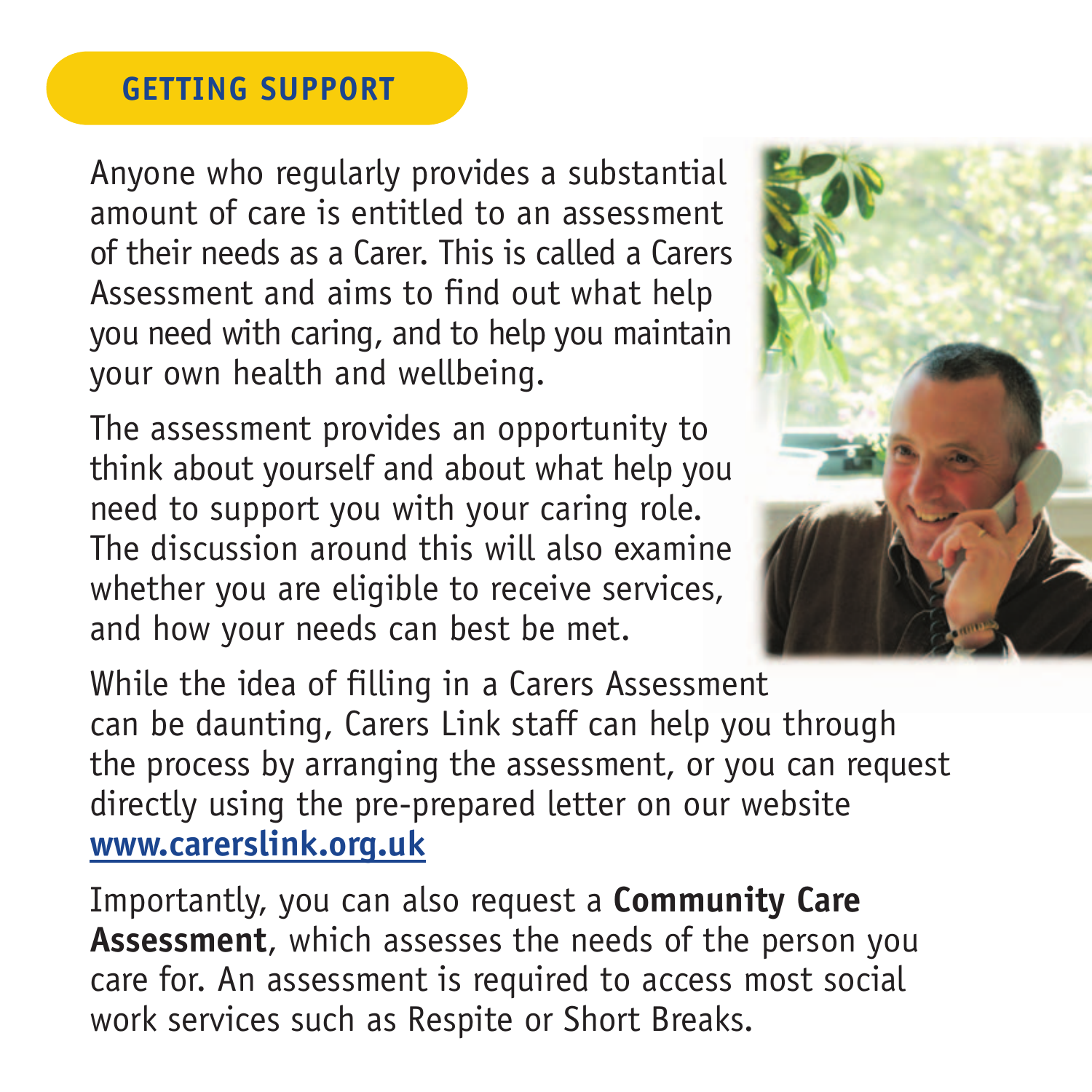## **PLANNING FOR THE FUTURE**

Discussing and planning for the future can prevent difficult and stressful situations arising later. If the person you care for has a diagnosis of dementia then it is wise to encourage them to set up Power of Attorney as soon as possible in case they lose the ability to make important decisions about their financial affairs or their future welfare. It is important to note that a person can grant a Power of Attorney only if capable of understanding what he or she is doing.

Power of Attorney is a written document giving someone else authority to take actions or make decisions on a person's behalf should they themselves become incapable of doing so. Remember, no-one has the automatic right to take actions on someone's behalf without their authority, so without Power of Attorney for the person with dementia, you might have to go to court to get the authority to act on their behalf. This court order is called Guardianship.

For more detailed information contact: **Carers Link 0800 975 2131 www.carerslink.org.uk**

**Office of the Public Guardian 0845 603 1185 www.publicguardian-scotland.gov.uk**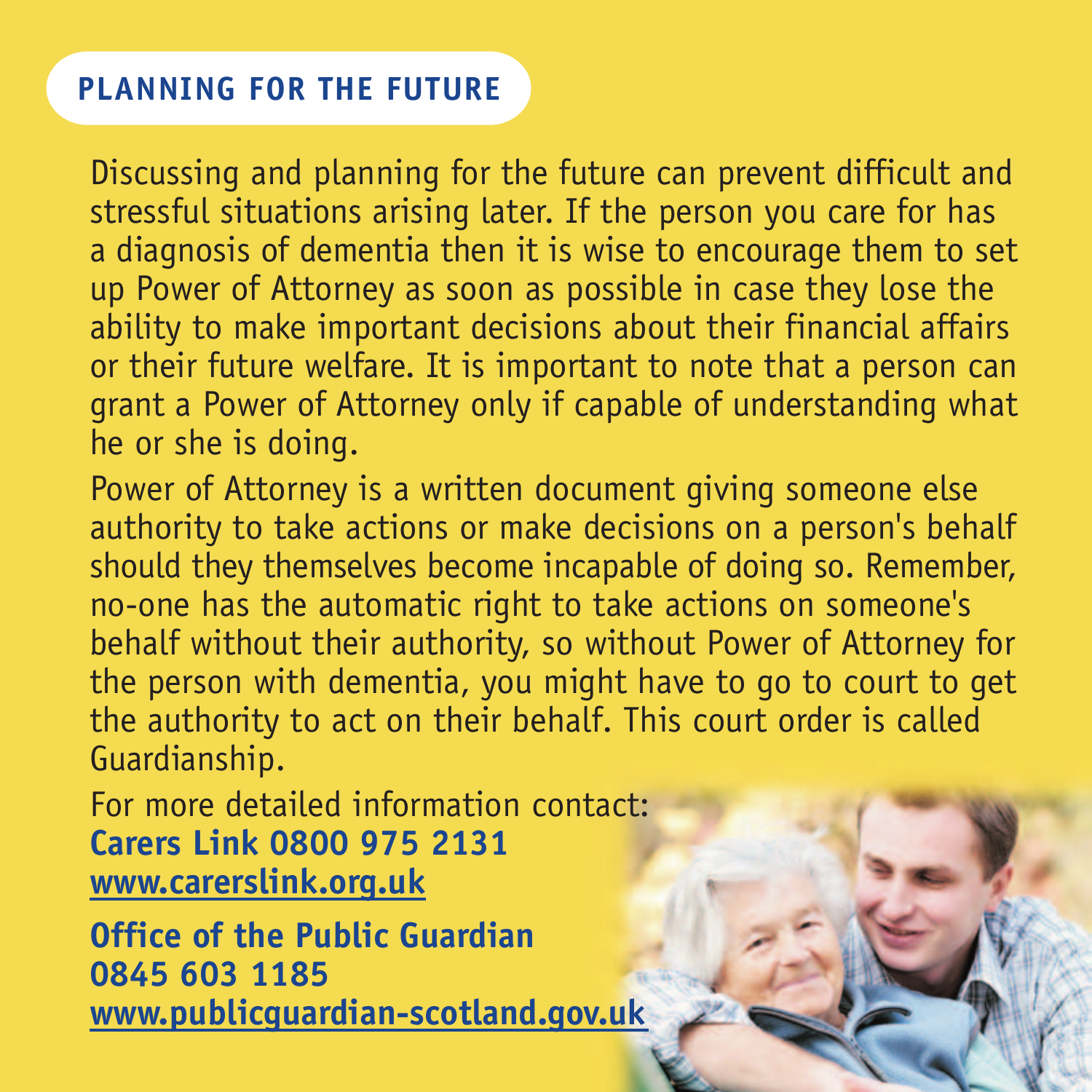## **LOOKING AFTER YOURSELF**

Providing care and support to someone can be very rewarding but it can also affect other areas of your life such as your job, relationships, family life, and even your own health. If you are looking after someone on a regular basis, or are about to start providing care, Carers Link can:

- Provide individual support and advocacy from dedicated Support Workers helping you to explore different options, resolve issues or ensure your views or concerns are heard. This includes helping you with writing letters, attending meetings or preparing for a Carers Assessment
- Give information about services or resources to help you
	- Invite you to attend courses contained in the Caring with Confidence programme for Carers, which covers topics such as Spotlight on Dementia, Moving and Handling Awareness, Stress Management and First Aid
	- Offer a telephone support service, Carers Call, providing a friendly listening ear
	- Welcome you at a range of informal groups where Carers can come together and have a 'blether'